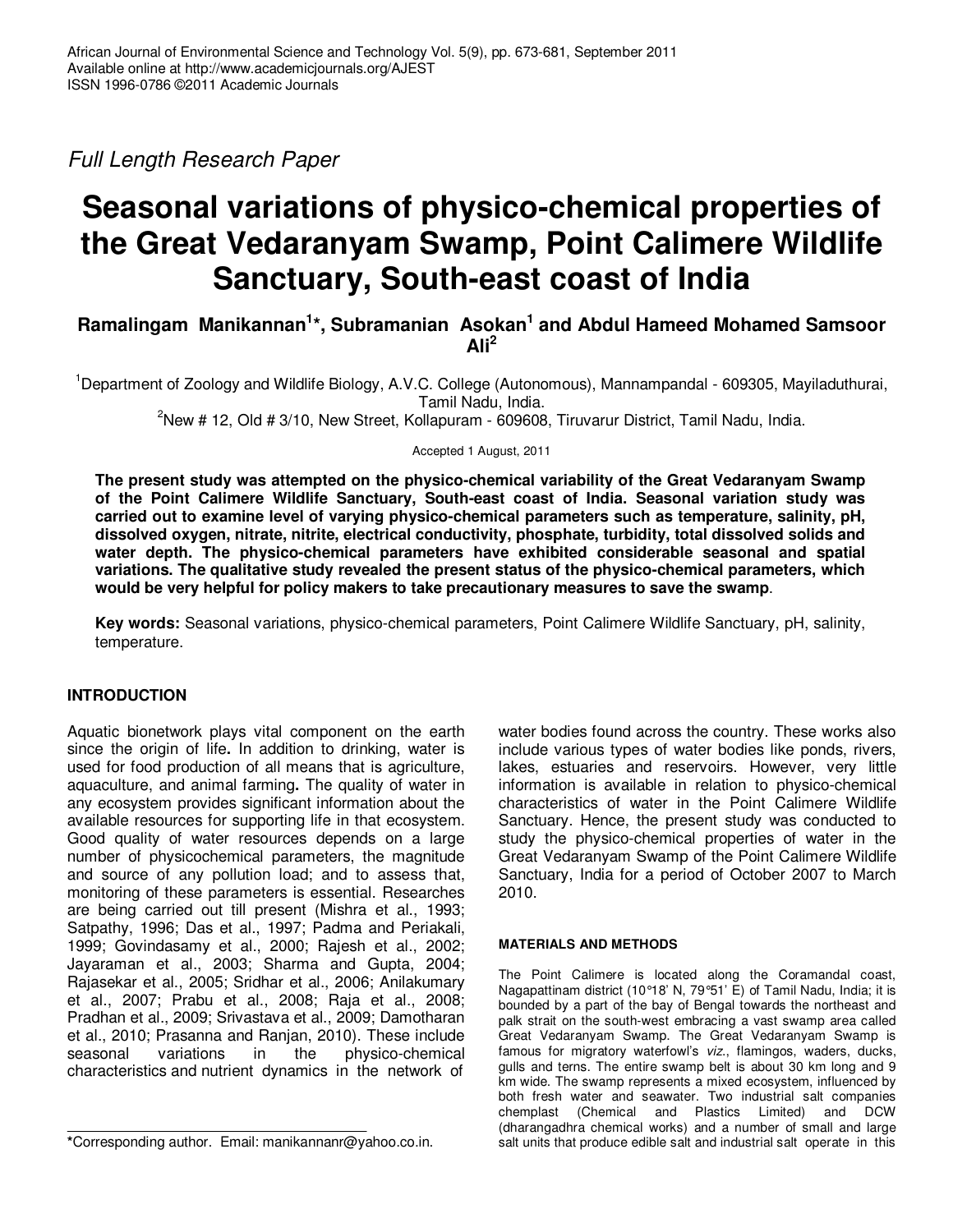

**Figure 1.** Monthly variations of water temperature in different stations during the study period.

area. The Point Calimere Wildlife Sanctuary was declared as a Ramsar site on 19th August, 2002.

The swamp water samples were collected from five locations (in 3 different stations) selected in the immediate fsurroundings of the area covered by swamp water. The samples were collected in from 10 to 11am. One composite sample from each site was collected per month during the period of study. Physico-chemical properties such as water temperature, dissolved oxygen, electrical conductivity, nitrate, nitrite, pH, phosphate, salinity, total dissolved solids, turbidity and water depth of swamp water were determined following standard methods given by Welch (1952), Trivedy and Goel (1984), Wetzel and Likens (1991) and APHA (2005). Rainfall data were obtained from the meteorological unit (Government of India) located at Vedaranyam.

### **RESULTS**

#### **Temperature**

Water temperature was recorded more or less similar in all the stations and differs during seasons (Figure 1). Water temperature during the sampling of different seasons was found to vary from 20. 6 to 34.0ºC. The maximum temperature was observed during summer (January to March) and minimum was recorded during monsoon (October to December).

### **Salinity**

Water salinity varied between 8.0 and 61.0 ppt (Figure 2). The maximum salinity was recorded during the month of May (summer) and the minimum was observed during the month of December (monsoon). The station wise variations of salinity maximum in station 3 and the

minimum in station.

### **pH**

Water pH was recorded more or less similar in all the stations as well as seasons (Figure 3). The pH for the water samples varied between 7.0 and 9.8 and these values ranged from a minimum average in October to December (monsoon) to a maximum average in April to June (summer).

### **Dissolved oxygen**

The dissolved oxygen content was showed more or less similar in all seasons except monsoon, it is high (Figure 4). The dissolved oxygen content varied from 5.00 to 9.11 ml/l. The seasonal variation of the dissolved oxygen content maximum observed during November to December (monsoon) and the minimum during April to May (summer). The station wise variations of DO maximum in station 3 and the minimum in station 1.

### **Electrical conductivity**

The EC was showed very narrow changes in all stations as well as seasons. The EC values varied between 344 and 888 mho/cm. The maximum value was recorded in station 3 and the minimum in station 1. The seasonal variation of the EC values was showed higher during summer season and lower during monsoon season (Figure 5).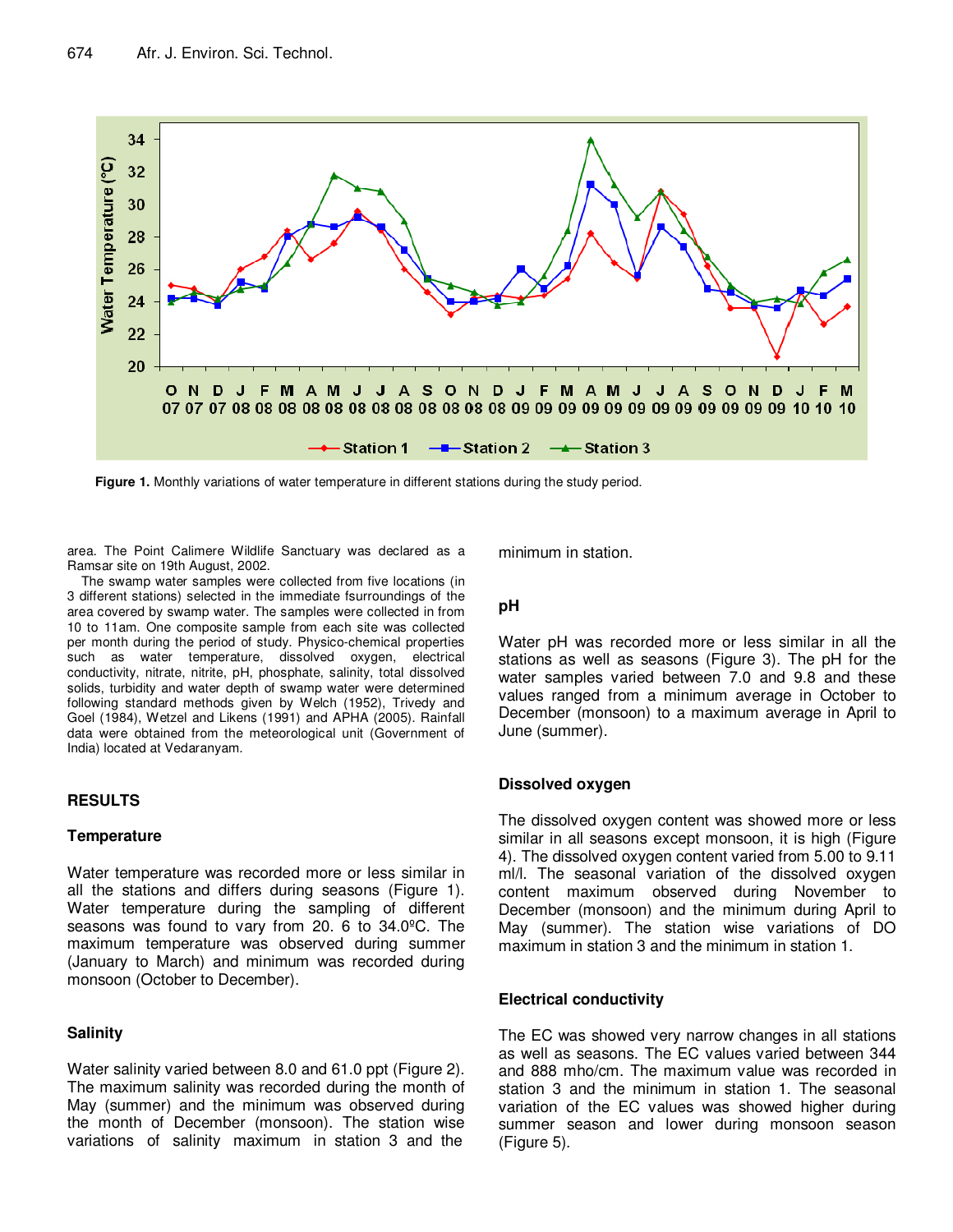

**Figure 2.** Monthly variations of salinity in different stations during the study period.



**Figure 3.** Monthly variations of pH in different stations during the study period.

#### **Nitrate**

The nitrate content was fluctuated between the stations as well as the seasons (Figure 6). The nitrate values varied from 0.11 to 0.90 mg/l. The maximum value was observed in station 3 and the minimum in station 1. The seasonal variations of nitrate values were recorded maximum during monsoon / post-monsoon and minimum during summer season.

#### **Nitrite**

Nitrite was recorded more or less similar in all the stations and seasons (Figure 7). Nitrite contents fluctuated between 0.01 and 0.06 mg/l. The maximum nitrates was observed during monsoon (October to December) and minimum was recorded during summer (January to March).

#### **Phosphate**

The phosphate was fluctuated between the stations as well as the seasons (Figure 8). The phosphate values varied from 0.01 to 0.24 mg/l. The maximum value was observed in station 2 and the minimum in station 3. The seasonal variations of phosphate values were recorded maximum during monsoon / pre-monsoon and minimum during summer season.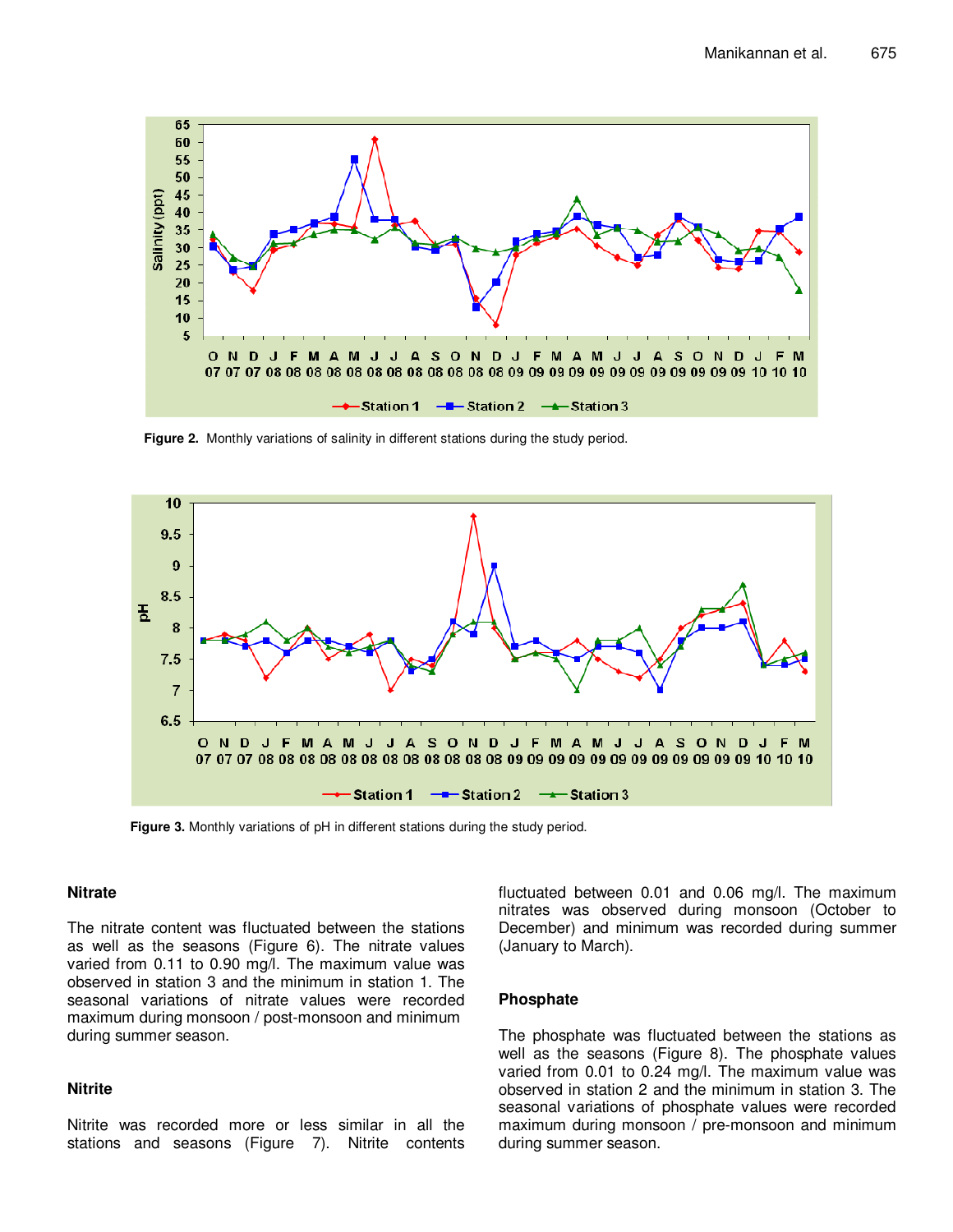

**Figure 4.** Monthly variations of dissolved oxygen in different stations during the study period.



**Figure 5.** Monthly variations of electrical conductivity in different stations during the study period.

#### **Total dissolved solids**

The TDS varied between 236.0 and 503 mg/l (Figure 9). The maximum TDS was recorded during the month of November to December (monsoon) and the minimum was observed during the month of May to June (summer). The station wise variations of salinity maximum in station 2 and the minimum in station 3.

#### **Turbidity**

The turbidity varied from 3.0 to 18.0 NTU (Figure 10). The seasonal variation of the turbidity maximum observed during monsoon and the minimum during summer. The station wise variations of turbidity maximum in station 1 and the minimum in station 3.

#### **Water depth**

The water depth was showed very narrow changes in all stations as well as seasons. The depth of water column varied between 6.0 and 28.0 cm. The maximum value was recorded in station 1 and the minimum in station 3. The seasonal variation of the water depth was showed higher during monsoon season and lower during summer season (Figure 11).

#### **Meteorological observations**

The rainfall recorded during the study period (October 2007 to March 2010) is given in Figure 12. The maximum rainfall was recorded during the month of November 2008 (1105 mm) and the minimum was in the months of March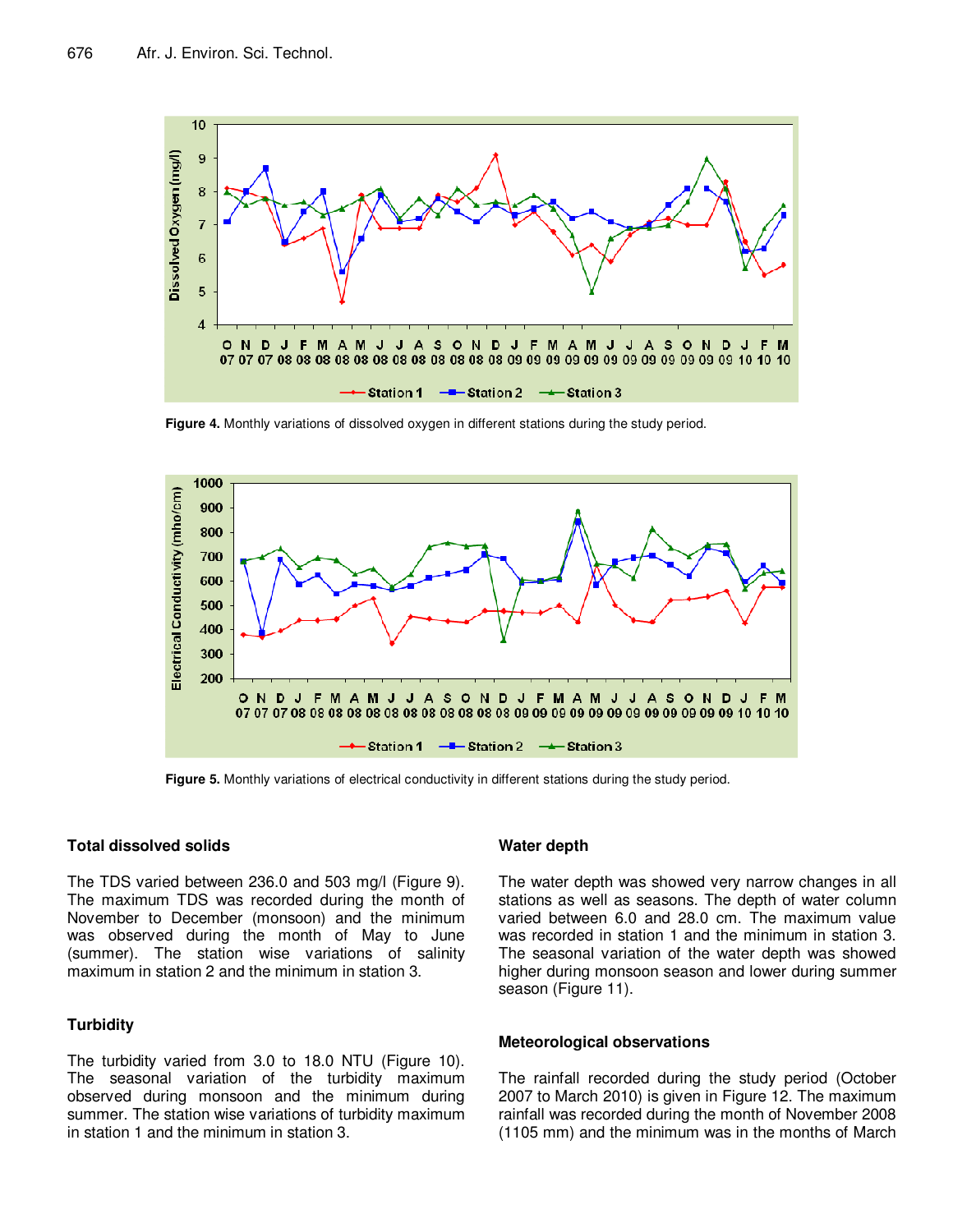

**Figure 6.** Monthly variations of nitrates in different stations during the study period.



**Figure 7.** Monthly variations of nitrites in different stations during the study period.

2010 (6.2 mm). The quantum of rainfall was more (72.1%) during the northeast monsoon period (October to December).

### **DISCUSSION**

The physico-chemical variable of the present study area is subjected to wide spatial temporal variation. Rainfall is the most important cyclic phenomenon in tropical countries as it brings important changes in the hydrographical characteristics of the marine and estuarine environments. In the present study, the peak values of rainfall are records during the monsoon month (October to December). The rainfall in India is largely influenced by two monsoons viz., southwest monsoon on the west coast, northern and northeastern India and by the northeast monsoon on the southeast coast.

The temperature is one of the important physical factors, which affects the chemical and biological reactions in water. It regulates the rate of photosynthesis in aquatic ecosystem. The temperature variation is one of the factors in the swamp and estuarine system, which may influence the physico-chemical characteristics and also influence the distribution and abundance of flora and fauna (Soundarapandian et al., 2009). In the present study, it has been observed that high temperature is noticed in the months of April to June at all stations associated with longer photoperiod, bright sunshine and dry wind and lower temperature in the months of October to December was due to cloudy sky and rainfall brought down the temperature to the minimum. Similar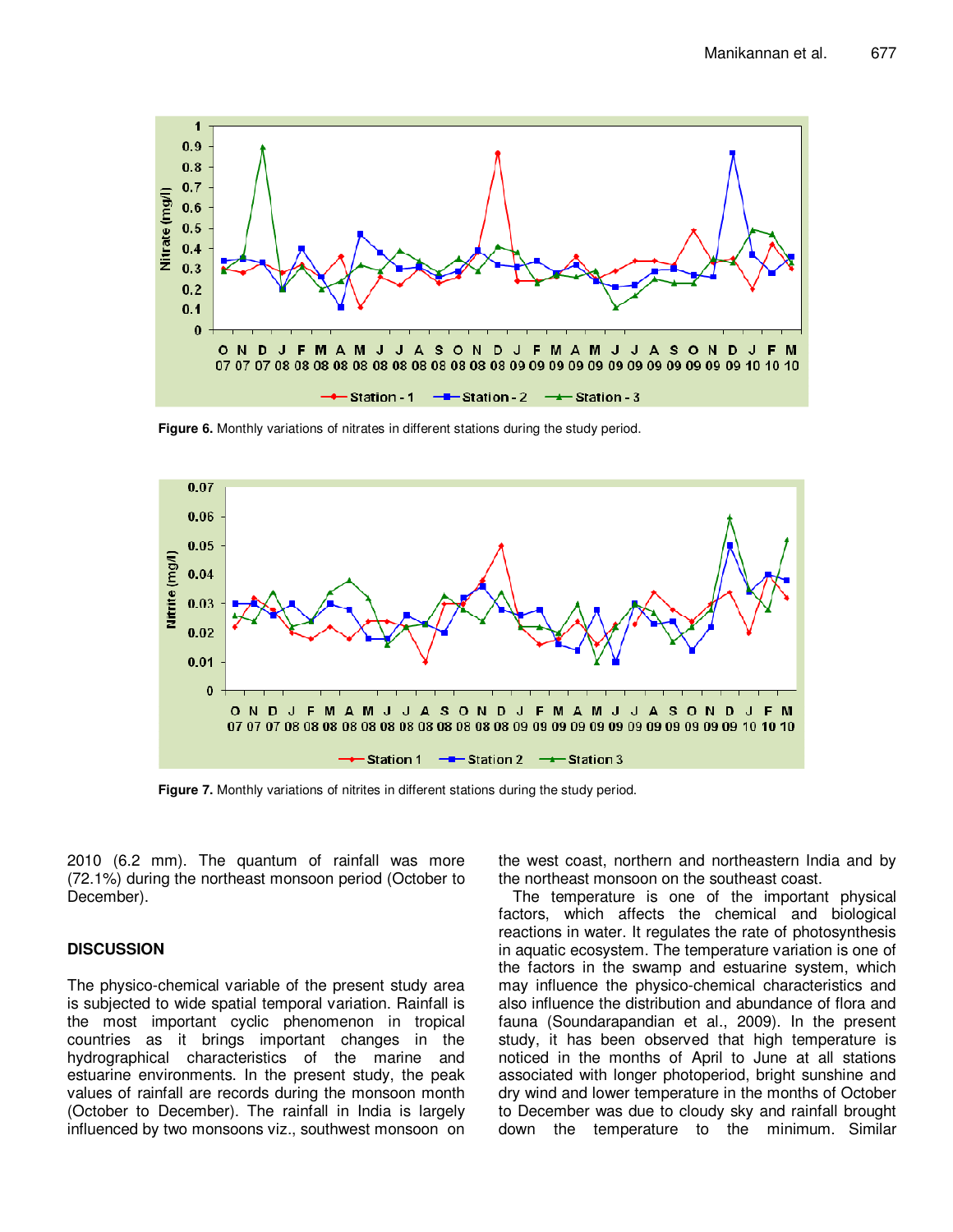

**Figure 8.** Monthly variations of phosphates in different stations during the study period.



**Figure 9.** Monthly variations of total dissolved solids in different stations during the study period.

observations have been reported by Senthilkumar et al. (2002), Santhanam and Perumal (2003), Gupta et al. (2008), Sundaramanickam et al. (2008) and Jayabhaye (2009) from different wetlands.

Salinity is one of the important factors which profoundly influence the abundance and distribution of the animals in estuarine environment and inshore waters. Generally, the maximum salinity value is recorded during summer may be describe to the higher degree of evaporation in the study area. The low values are found during October to December is due to heavy rainfall and large quantity of freshwater inflow. Similar trend in the salinity values were also observed from various parts in southeast coast of India (Seenivasan, 1998; Palanichamy and Rajendran, 2000; Sulochana and Muniyandi, 2005; Prabu et al., 2008; Soundarapandian et al., 2009; Damotharan et al., 2010).

The effect of pH on the chemical and biological properties of liquids makes its determination very important. It is one of the most important parameter in water chemistry and measured as intensity of acidity or alkalinity on a scale ranging from 0 to 14. The pH concentration gets changed with time due to the changes in temperature, salinity and biological activity. Most of the natural waters are generally alkaline due to the presence of sufficient quantities of carbonate (Trivedy and Goel, 1984). The pH remains alkaline throughout the study period at all stations registering a maximum during monsoon, which could be attributed to the high salinity of water. The high pH observe during monsoon season may be due to the influence of fresh water influx, dilution of sea water, low temperature and organic matter decomposition as suggested by Ganesan (1992). Similar trend in pH was reported by Seenivasan (1998) from the Vellar estuarine system, Palanichamy and Rajendran (2000) from Palk Bay, Prabu et al. (2008) from Pichavaram mangroves, Damotharan et al. (2010) from Point Calimere coastal waters and Sundaramanickam et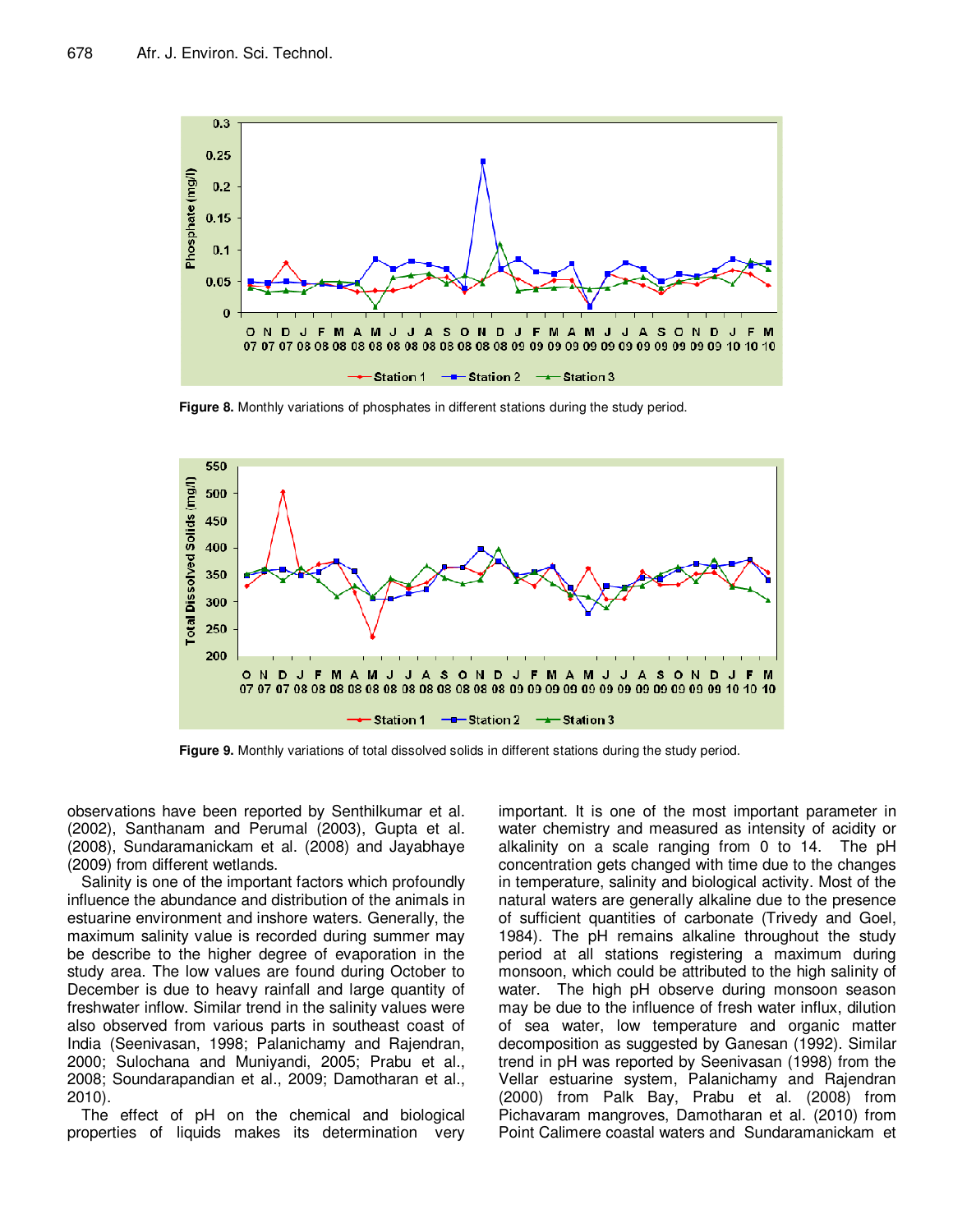

**Figure 10.** Monthly variations of turbidity in different stations during the study period.



**Figure 11.** Monthly variations of water depth in different stations during the study period.

Parangipettai and Cuddalore coast of India.

The oxygen dissolved in water is a very important parameter in water analysis as it serves as an indicator of the physical, chemical and biological activities of the water body. Two main sources of dissolved oxygen are diffusion of oxygen from the air and photosynthetic activity. Oxygen is considered to be the major limiting factor in water bodies with high concentration of organic materials. It is well known that the temperature and salinity affect the dissolution of oxygen (Vijayakumar et al., 2000). Higher dissolved oxygen concentration observed during monsoon season may be due to the cumulative effect of higher wind velocity joined with heavy rainfall and the resultant freshwater mixing (Das et al., 1997; Prabu et al., 2008; Sundaramanickam et al., 2008; Damotharan et al., 2010).

Nitrates are the most oxidized forms of nitrogen and the end product of the aerobic decomposition of organic nitrogenous matter. Natural waters in their unpolluted state contain only minute quantities of nitrates. The recording highest nitrates value during monsoon / postmonsoon season may be mainly due to the organic materials receiving from the catchment area during rainfall (Das et al., 1997). The increasing nitrates level is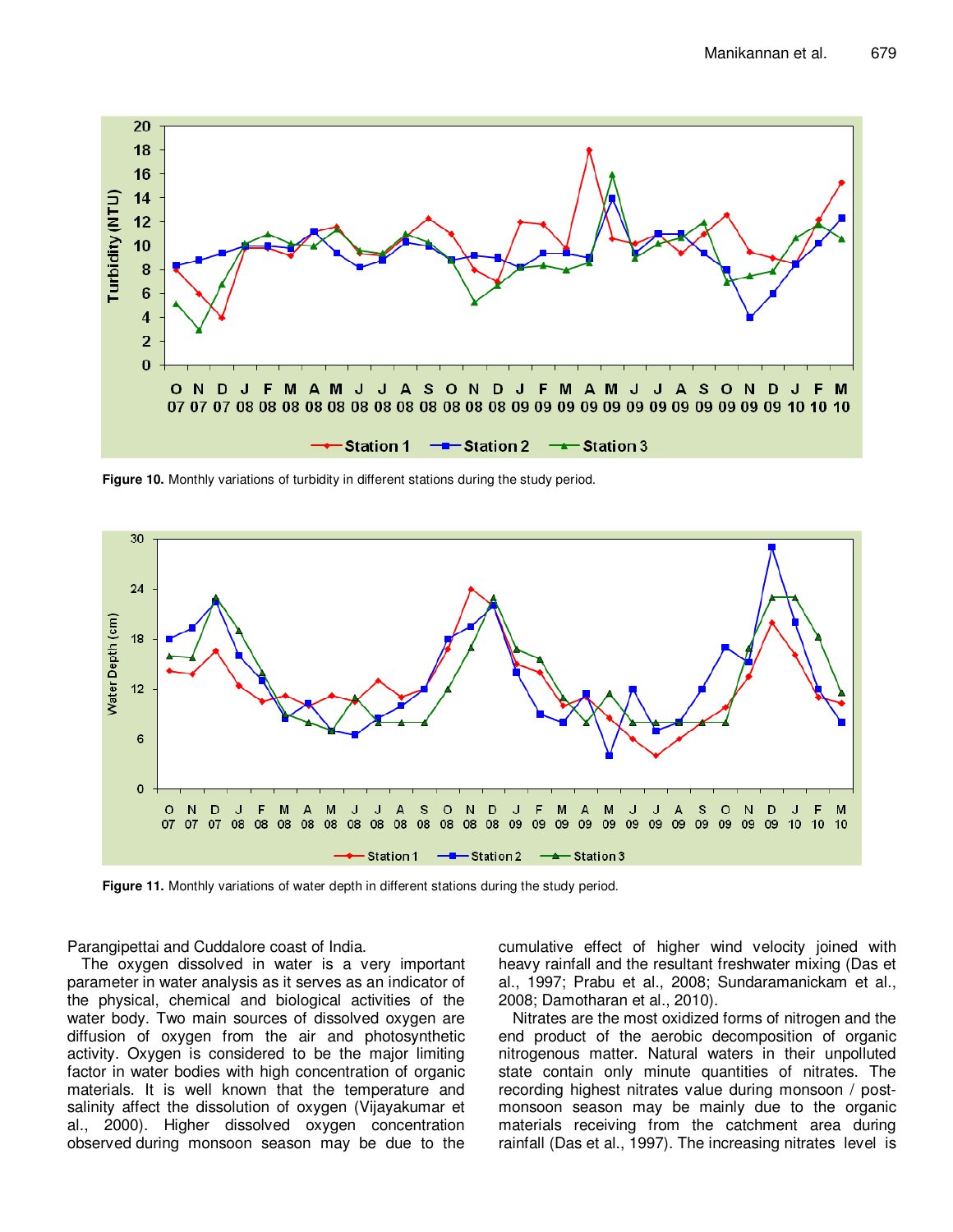

**Figure 12.** Monthly variations of rainfall in the study area during the study period.

due to fresh water inflow, litter fall decomposition and terrestrial run-off during the monsoon / post-monsoon season (Karuppasamy and Perumal, 2000). Another possible way of nitrates entry is through oxidation of ammonia form of nitrogen to nitrite formation (Rajasegar, 2003). The low values records during summer / premonsoon period may be due to its utilization by phytoplankton as evidenced by high photosynthetic activity and also due to the neritic water dominance, which contained negligible amount of nitrate (Rajashree and Panigrahy, 1996; Das et al., 1997; Govindasamy et al., 2000).

The peak values of nitrite observe during the monsoon may be attributes to the influence of seasonal rainfall. The higher concentration of nitrite and seasonal variation may also be attributes to the variation in phytoplankton excretion and oxidation of ammonia (Kannan and Kannan, 1996). Low values of nitrite observed during the summer may be due to the lesser amount of freshwater inflow and higher salinity. Similarly maximum value in monsoon and minimum value in summer season was also recorded by Satpathy (1996) from coastal waters of Kalpakkam, Prabu et al. (2008) from Pichavaram mangroves, Sundaramanickam et al. (2008) from Parangipettai and Cuddalore coast and Damotharan et al. (2010) from Point Calimere coastal waters, India.

The phosphates are essential for the growth of organisms and a nutrient that limits the primary productivity of the water body. Inorganic phosphorous plays a dynamic role in aquatic ecosystem, when present in low concentration is one of the most important nutrients. High concentration of phosphates observed during monsoon / post-monsoon seasons may possibly be due to intrusion of upwelling seawater into the swamp, which increased the level of phosphate. The result of low phosphates value during summer / pre-monsoon may be

attributed to the limited flow of freshwater, high salinity and utilization of phosphate by phytoplankton (Senthilkumar et al., 2002; Rajasegar, 2003). The variation may be due to the various processes like adsorption and desorption of phosphates and buffering action of sediment under varying environmental conditions (Rajasegar, 2003).

Turbidity is a measure of water clarity how much the material suspended in water decreases the passage of light through the water. In the present study, maximum turbidity is during monsoon season, while minimum value is during summer season. During monsoon season silt, clay and other suspended particles contribute to the turbidity values while during summer season settlement of silt, clay resulting low turbidity. Bathusha and Saseetharan (2007), Garg et al. (2006), Prasad and Patil (2008), Saravanakumar et al. (2008) and Upadhyay et al. (2010) have also reported high turbidity during rainy season.

The present baseline information of the physicochemical properties of water would form a useful tool for further ecological assessment and monitoring of this wetland of Point Calimere Wildlife Sanctuary.

# **ACKNOWLEDGEMENTS**

We sincerely acknowledge the Department of Forests, Nagapattinam and Chief Conservator of Forests for providing overall support during the fieldwork. Authors are grateful to the Management, Principal, Head of Department and other staff of Zoology, A.V.C. College (Autonomous), Mannampandal, India for providing necessary facilities. We sincerely express our thanks to the anonymous referees for their valuable comments on the manuscript.